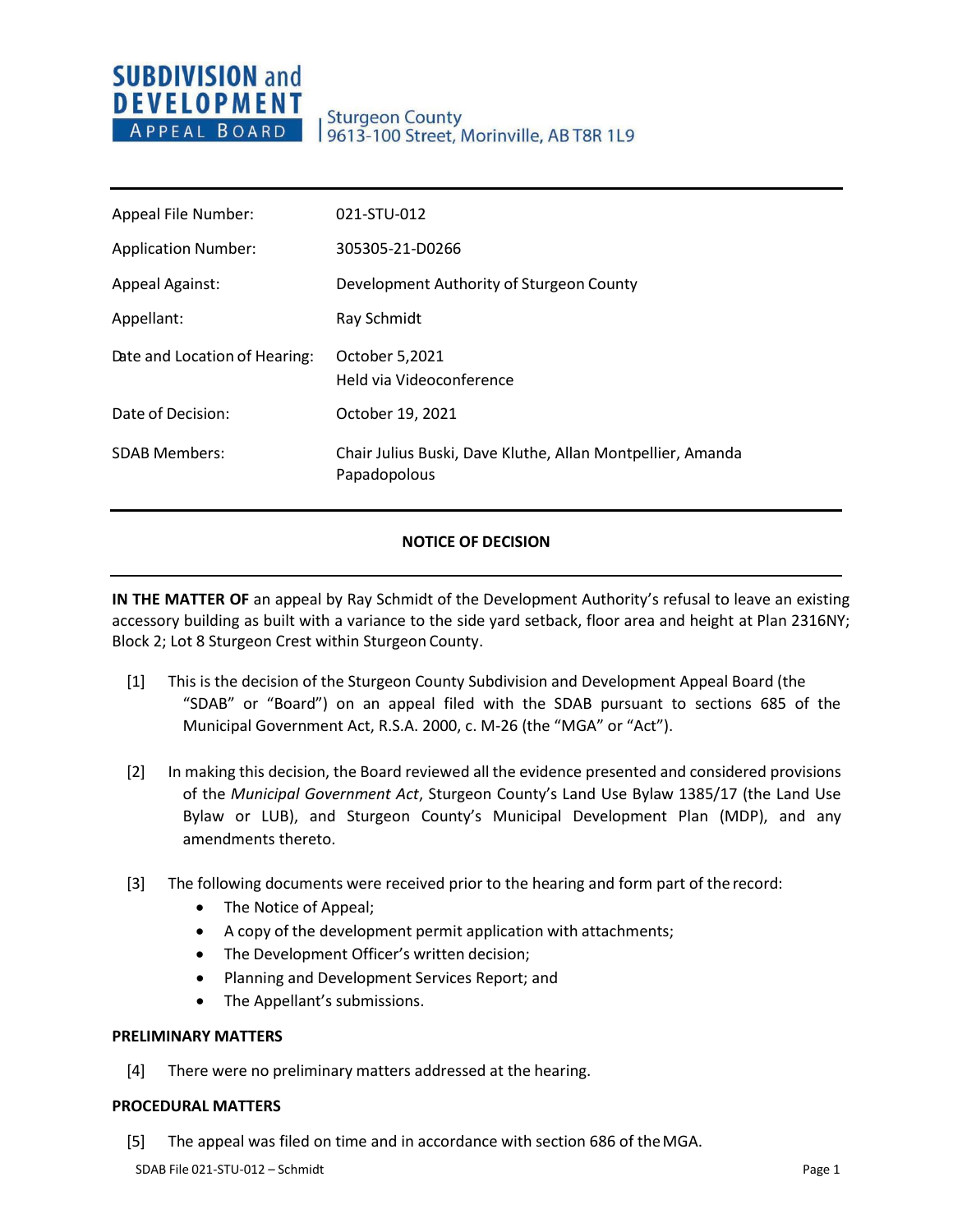#### **SUBDIVISION and DEVELOPMENT Sturgeon County** APPEAL BOARD 9613-100 Street, Morinville, AB T8R 1L9

- [6] There were no objections to the proposed hearing process as outlined by the Chair.
- [7] There were no objections to the composition of the Board hearing the appeal.
- [8] The Board is satisfied that it has jurisdiction to deal with this matter.

### **ISSUES**

- [9] The Appellant raised the following grounds of appeal:
- The variance is required as the structure is already built and is used as tractor storage.

### **RECOMMENDATION OF THE DEVELOPMENT AUTHORITY**

Yvonne Bilodeau, representative for the Development Authority, provided a presentation which included the following information:

- [10] The accessory building is located in the R2 Country Estate Residential District. It is approximately 1.2 metres (3.9 feet) from the side property line. The building is a barn type structure that is used to store the landowners' tractor collection and is 371.6 square metres (4,000 square feet) and 9.1 metres (30 feet) in height
- [11] Section 2.8.6(b) of the Land Use Bylaw states that variances for the districts in excess than what is prescribed shall be refused by the Development Authority. The maximum percentage of variance that may be granted by the Development Authority in the R2 – Country Estate Residential District is 40%.
- [12] Two of the requested variances exceed 50%. The floor area exceeds the maximum by 231.6 square metres (2,493.3 square feet) which equates to 165% and the side yard setback exceeds the maximum by 1.3 metres (4.2 feet) which equates to 52%.

#### **SUMMARY OF APPELLANT'S POSITION**

- [13] The building was specifically built to store antique John Deere tractors
- [14] The owner is very particular of what is placed on his property and the building is neat and clean and in no way an eye sore to neighbouring properties.
- [15] The owner was unaware that there were any issues with the structure at the time of development and had he known he would have proceeded differently.
- [16] The owner agrees with all the conditions as set out by the Development Authority.

#### **DECISION**

SDAB File 021-STU-012 – Schmidt Page 2 **[17] The Board GRANTS the appeal, REVOKES the decision of the Development Authority made on August 27, 2021 to refuse development permit application 305305-21-D0266, and APPROVES the**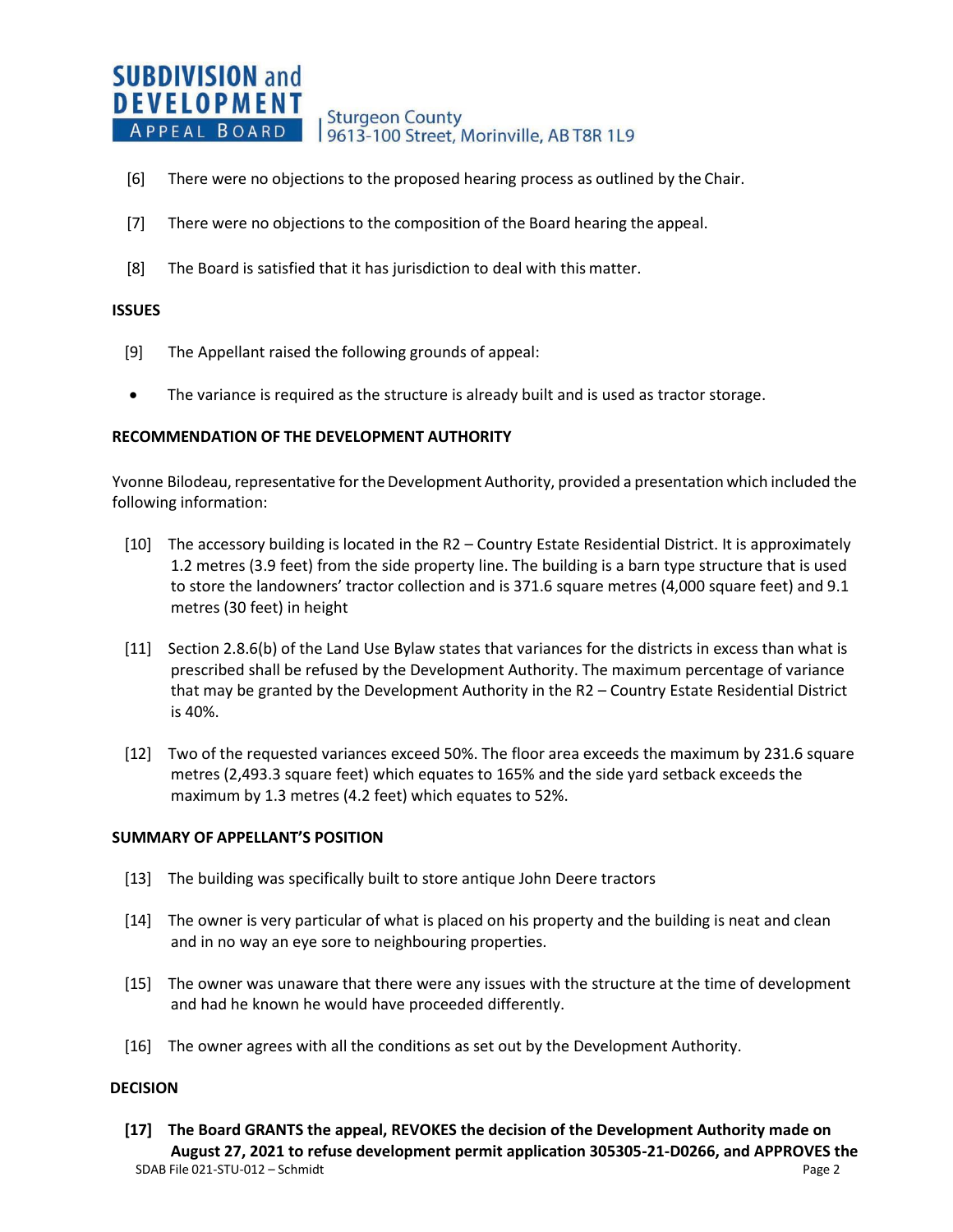## **SUBDIVISION and DEVELOPMENT** APPEAL BOARD | Sturgeon County<br>APPEAL BOARD | 9613-100 Street, Morinville, AB T8R 1L9 **development permit with the following conditions:**

- 1. A building permit shall be obtained and approved. Minimum construction standards shall conform to the requirements of the current Alberta Building Code.
- 2. Separate electrical, plumbing or gas permits be obtained as required.
- 3. A variance to the side yard setback is granted at 1.2m (3.9ft) or 52%.
- 4. The accessory building shall not be used as a dwelling.
- 5. The accessory building shall not exceed 371.6m<sup>2</sup>(4,000ft<sup>2</sup>) in floor area and 9.1m(30ft) in height. A variance of 165% and 15% respectively is granted.
- 6. The accessory building shall be used for personal use only, any other use is subject to subsequent development permit approval.
- 7. Drainage measures undertaken as part of a development shall not negatively impact adjacent parcels by way of flooding or inundation through the redirection of surface water. In the event that the drainage of a development is found to affect adjacent parcels, all mitigating measures required to remedy the problem including drainage structures, drainage easements and retaining walls shall be at the sole expense of the landowner of the parcel where the mitigating measures are required.
- 8. The applicant/landowner shall adhere to the documents registered on title. No development shall encroach on or be erected on an easement or right-of-way unless the owner of the encroaching structure has obtained written consent from the owner or licensee to which the easement or rightof-way has been granted.

## **Advisory Notes:**

1. It is the responsibility of the applicant/landowner to ensure that all development, and activities associated with the development, complies with any federal, provincial, or municipal laws/legislation and any required license, permit, approval, authorization, regulation, or directive.

## **REASONS FOR THE DECISION**

- [18] The Appellant's request is to leave an existing accessory building as built. In accordance with section 2.8.6(b) of the Land Use Bylaw the maximum percentage of variance that may be granted by the Development Authority in the R2 – Country Estate Residential District is 40%. A variance request in excess of what has been prescribed shall be refused by the Development Authority. The required variances of 165% and 52% exceed the maximum percentage that may be granted.
- [19] The Board finds that, in accordance with section 687(3)(d) of the *Municipal Government Act*, the Board may issue a development permit even though the proposed development does not comply with the Land Use Bylaw if, in the Board's opinion, the proposed development would not unduly interfere with the amenities of the neighbourhood or materially interfere with or affect the use, enjoyment or value of neighbouring parcels of land, and the proposed development conforms with the use prescribed for that land in the Land Use Bylaw.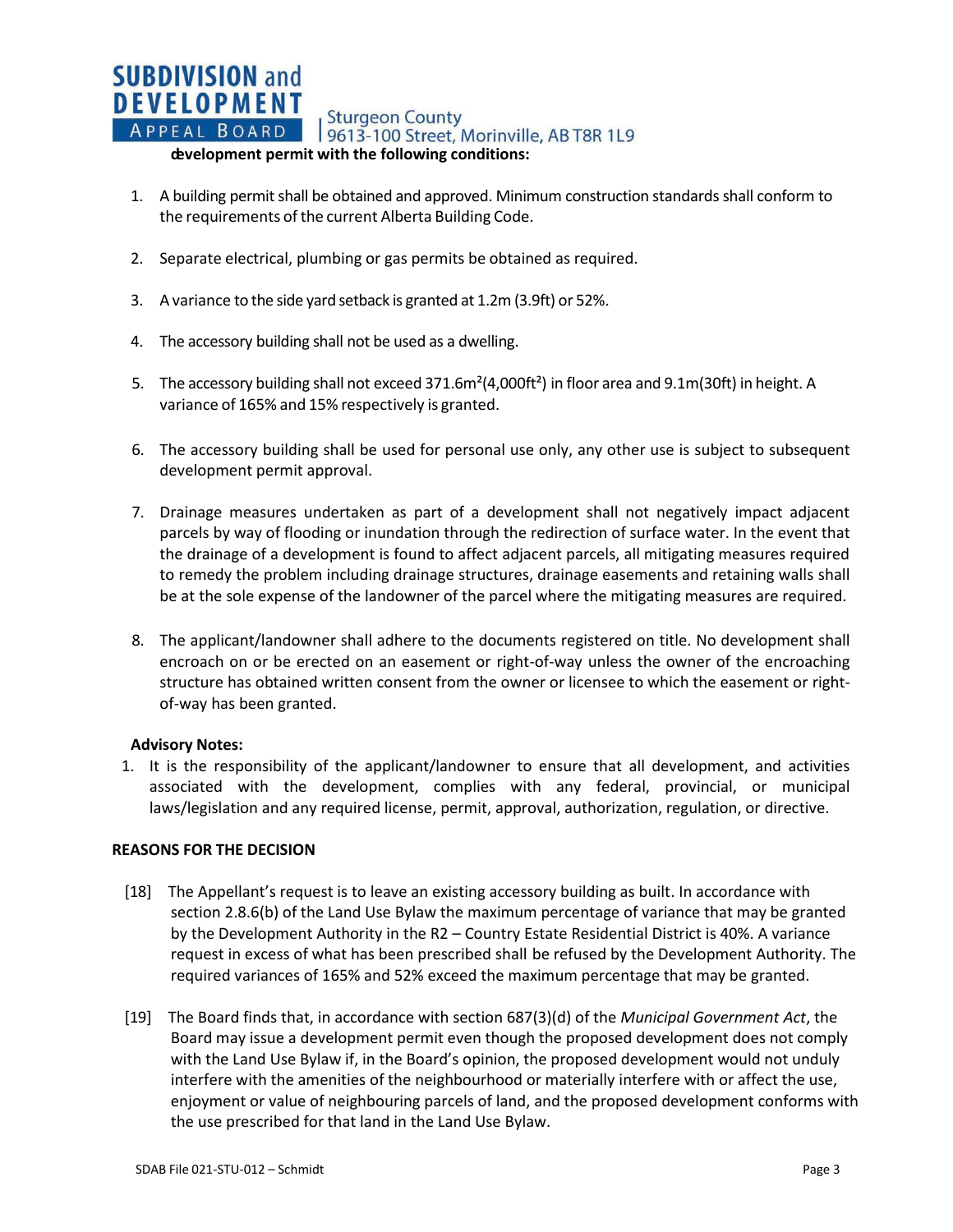#### **SUBDIVISION and DEVELOPMENT Sturgeon County** APPEAL BOARD 9613-100 Street, Morinville, AB T8R 1L9

- [20] The Board did not receive submissions from neighbouring property owners and no complaints to the Development Authority have been received for this building.
- [21] Administration is recommending support of the appeal as the proposal does not, in their opinion, unduly interfere with the amenities of the neighbourhood or materially interfere with or affect the use, enjoyment or value of neighbouring properties.
- [22] For all of these reasons, the Board has decided to grant the appeal and revoke the decision of the Development Authority to refuse the development permit.

Dated at the Town of Morinville, in the Province of Alberta, this 19<sup>th</sup> day of October 2021.

SUBDIVISION AND DEVELOPMENT APPEAL BOARD Sturgeon County

\_\_\_\_\_\_\_\_\_\_\_\_\_\_\_\_\_\_\_\_\_\_\_\_\_\_\_\_\_\_\_\_\_\_\_\_\_\_\_\_\_\_\_\_

Bush

Julius Buski, Chair

*Subdivision and Development Appeal Board lies with the Alberta Court of Appeal on a matter of law or jurisdiction. In accordance with Section 688(2)(a), if a decision is being considered, an application for* permission to appeal must be filed and served within 30 days after the issuance of the decision and, notice of the *application for permission must be provided to the Subdivision and Development Appeal Board and in accordance with Section 688(2)(b), any other personsthat the judge directs.*